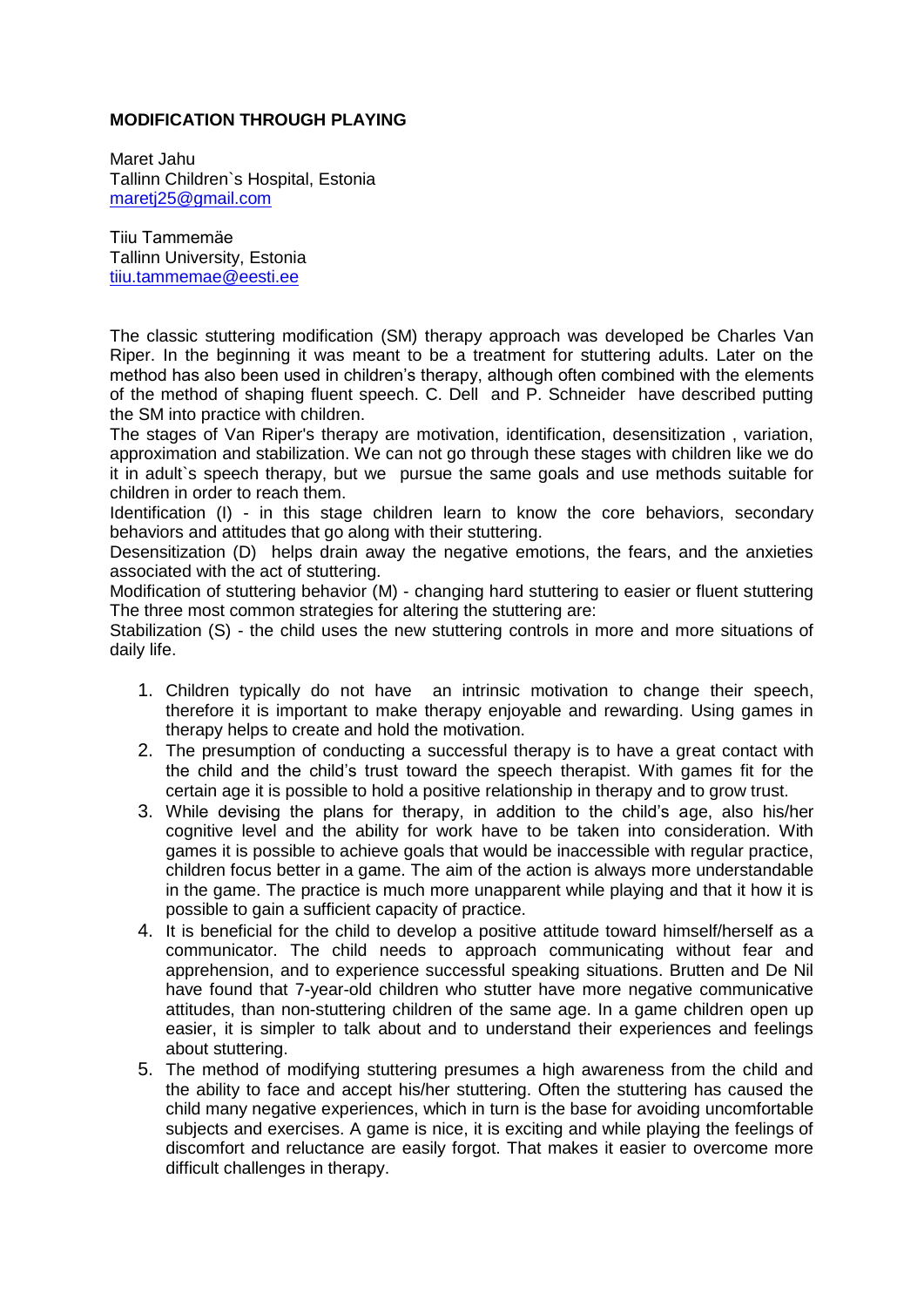- 6. The games are usually based on changing turns, the players are acting and talking in the game in turns. That allows the speech therapist to frequently model the technique of speech that is being learnt.
- 7. With children, to transfer what has been learnt in therapy to everyday situations, is often a problem. A game is a natural activity for the child. It is fun to teach the games played in speech therapy to siblings and parents. The skills and knowledge that have been gained while playing fix better and allow a new sort of easier speech and easier stutter "to be brought out of the speech therapy cabinet".
- 8. A game demands the child to obey a list of standards, demands and rules. The skill to coordinate the content of the game and predicting or resolving conflicts is necessary. A game can be considered to being an odd and strict school of shaping the skill of communication. A good skill of communication helps the stuttering child to manage easier in the society. Also, teasing is usually not an impossible problem to overcome for a child with good skills of communication.

Van Riper stresses the importance of making speech a pleasant experience. A game is the best opportunity for it.

Dell, C.W., Jr. (1979). *Treating the school age stutterer: A guide for clinicians.* Memphis, TN: Stuttering Foundation of America.

DeNil, L.F. and Brutten, G.J. (1991). Speech-associated attitudes of stuttering and nonstuttering children. *Journal of Speech and Hearing Research, 34*, 60-66.

Guitar, B. (1998). Stuttering: An integrated approach to its nature and treatment. Baltimore, MD. Williams & Wilkins.

Schneider,P. (2008). Treatment of the young stuttering child with Mini-KIDS. [www.ecsf.eu/userfiles/files/Schneider.pdf](http://www.ecsf.eu/userfiles/files/Schneider.pdf)

Van Riper, C. (1973). *The Treatment of Stuttering.* Englewood Cliffs, NJ: Prentice Hall, Inc.



**ARCHIMEDES** 



This research was supported by European Social Fund`s Doctoral Studies and Internationalisation Programme DoRa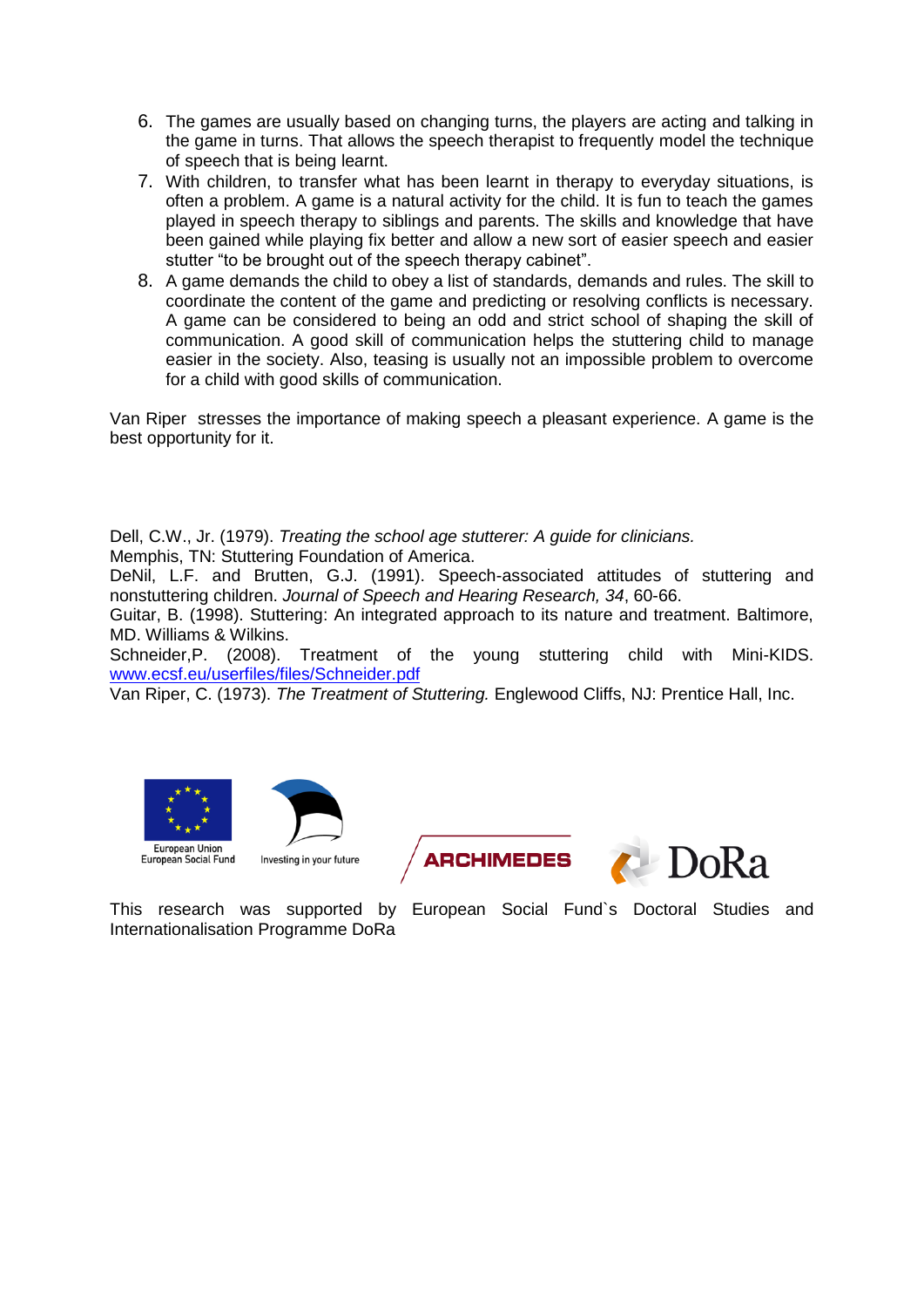

#### **Bingo (rabbit- snake- lock) I D M**

Pseudostuttering is used in stuttering modification for idendification, desensitization and acquiring speech techniques.

The dice game Bingo helps a child to discover different forms of stuttering, which are later a prerequisite for better speech motorics management also in the case of actual stuttering. Pseudostuttering is similar to actual stuttering, but a person is usually able to control it. The feeling of control, hearing and observing one's and other's stuttering reduces the child's fear of stuttering.

There are children whose stuttering is linked to strong feelings and causes strong negative communicative attitudes. For these children, pseudostuttering can be vexing. The game of bingo creates excitement, the player who gets the chance to win is the one who gets to stutter the most or who rolls a rabbit (repetition), a snake (delay) or a lock (blocking). If blocking hasn't occured in a child's case and the speech therapist does not think it is necessary to introduce blocking to them, the lock sign may be replaced by a sign that lets the child choose which form of pseudostuttering to use.

## **Instructions**

Game parts: playing fields, tokens, dice (sides: rabbit 2x, worm 2x, lock 1x, blank) The players choose their playing fields. In turns, the dice is rolled. According to the image on the dice, a player must choose a word from their playing field using pseudostuttering (rabbit= repetition, snake =prolongation, lock=blocking). If a player rolls a blank,they skip their turn. A token is placed on the pronounced word. The first player to fill their playing field with tokens is the winner.

The game is suitable for most children 5 years old and up.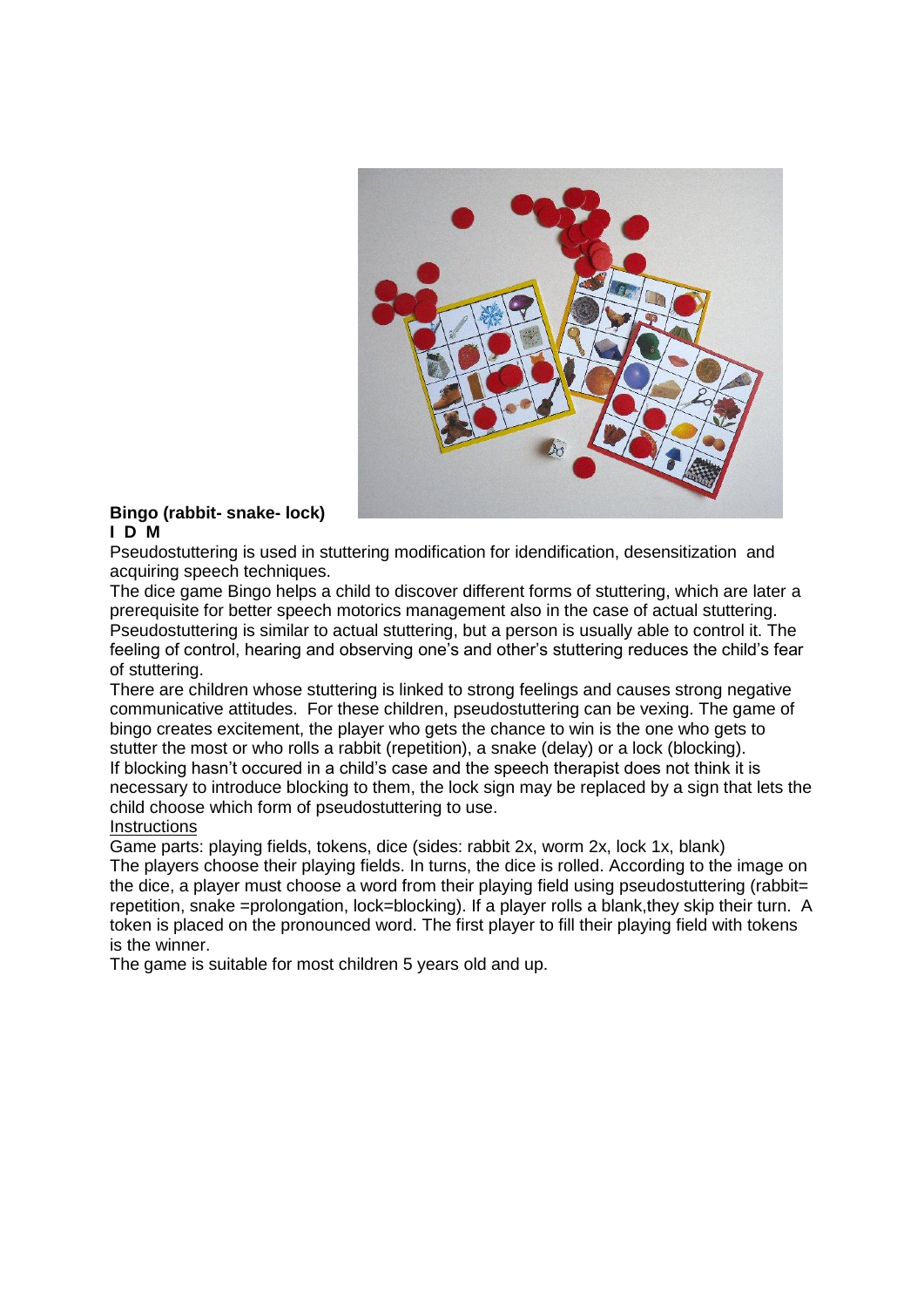

# **The slide**

# **M**

The game is intended for cancellation and pull-out speech techniques for children 4 years old and up. The game uses volunaty stuttering (pseudostuttering) to practice speech techniques **Instructions**

Game parts: a slide, game pieces (animals and people), playing fields, bag In turns, the players take game pieces from the bag. If the game piece's color matches the

players color circle on their playing field, they can slide the living being (e.g. a bear) down the slide. If not, the piece is put back in the bag.

If the cancellation technique is being practiced, the beginning of the word must be repeated while climbing the slide's steps, the word is finished when the top is reached, a pause is made and the piece is moved slowly down the slide, while softly pronouncing the word. If the pull-out technique is being practiced, a hard stuttering (a repetition, a prolongation or a block) must be made at the beginning of the word (while climbing the steps) and then the word is slowly pronounced while sliding down.

The player who fills their playing field first is the winner.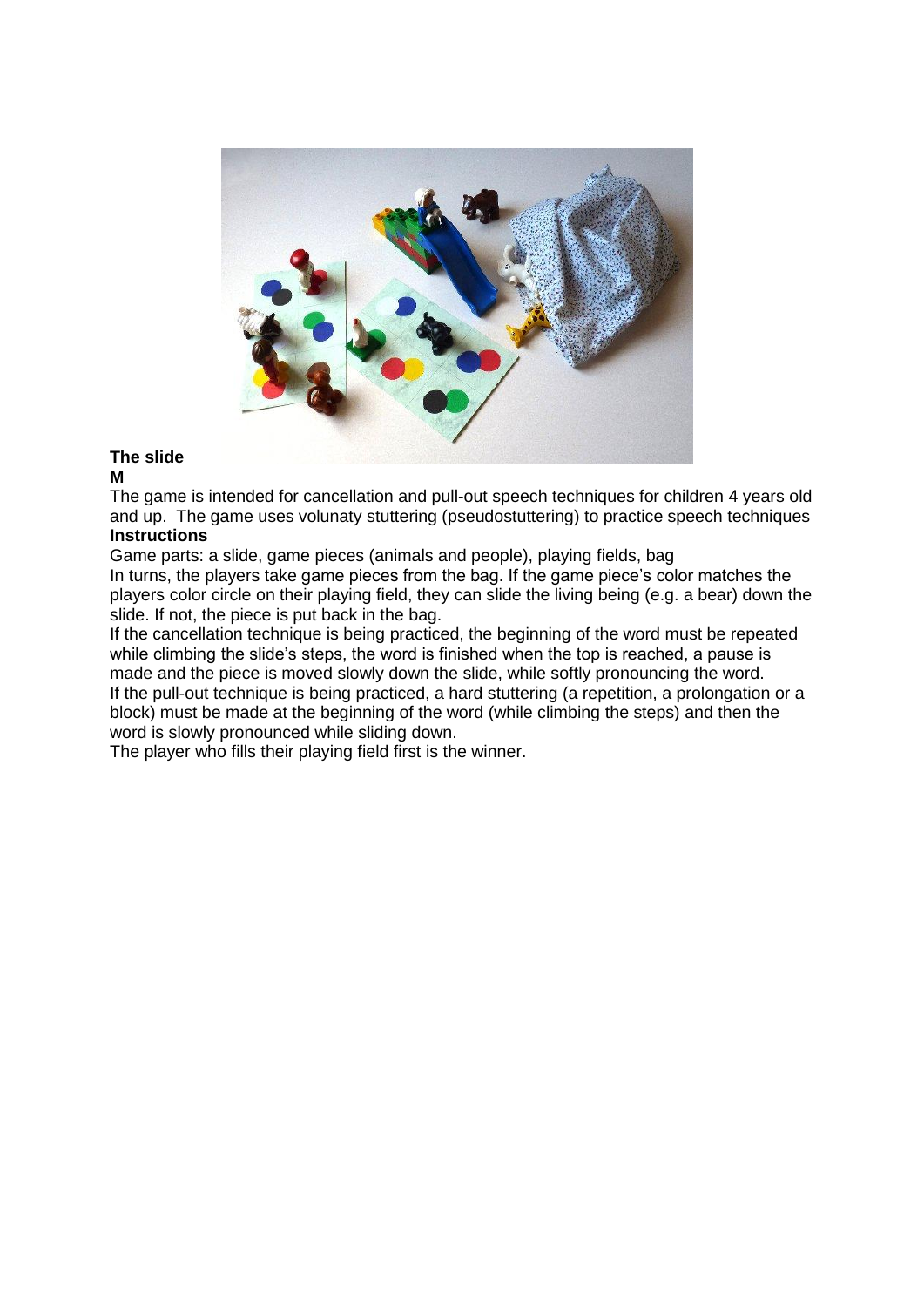

#### **Do or answer D S**

This game can be used in the stabilization stage. If you remove the cards with questions that haven't been used in therapy so far, the game can be used throughout the therapy. Exercises meant to develop speech motorics have to be completed in the game and there are questions and answers that are meant to able previously acquired speech techinques, etc. The game helps to increase children's awareness and acceptance of stuttering, develop a positive self-image and practice problem solving skills. The game helps make speech therapy lessons more diverse and fun and increase children's motivation to participate in therapy.

# **Instructions**

Game parts: game table, question and answer cards (60+60), token (30), dice (1-3 dots), game pieces

The dice is rolled in turns and according to the number indicated, the player moves on the game table. If a player lands on a purple square, the player will pick a question card, read it out loud and answer it. If the player cannot answer it, any of the other players can help him/her. If a player helps someone, they can move another step (this does not give the right to pick another card) and the player who was unable to answer can stay on the same round/square. If a player cannot or refuses to complete a task, they have to take a step back. When a task is completed, the player who ofers the right answer, receives a token. One token gives a player the opportunity to buy their way out of a question or task they do not wish to answer or complete (after that, the token is removed from the game). Three tokens give a player the opportunity to buy an extra move.

Some examples of questions:

- It is easier to talk to: mother/principal
- Who can you talk to about your stuttering?
- What helps you speak more easily?
- What do you answer a bully I hope my stuttering doesn't bother you. That's none of your business.

Some examples of tasks:

- Name three zoo animals silently and only moving your lips.
- Name three car maker silently and only moving your lips.
- Imitate the sound of a vacuum cleaner so that the others would guess what it is.

The game is suitable for children 9 years old and up.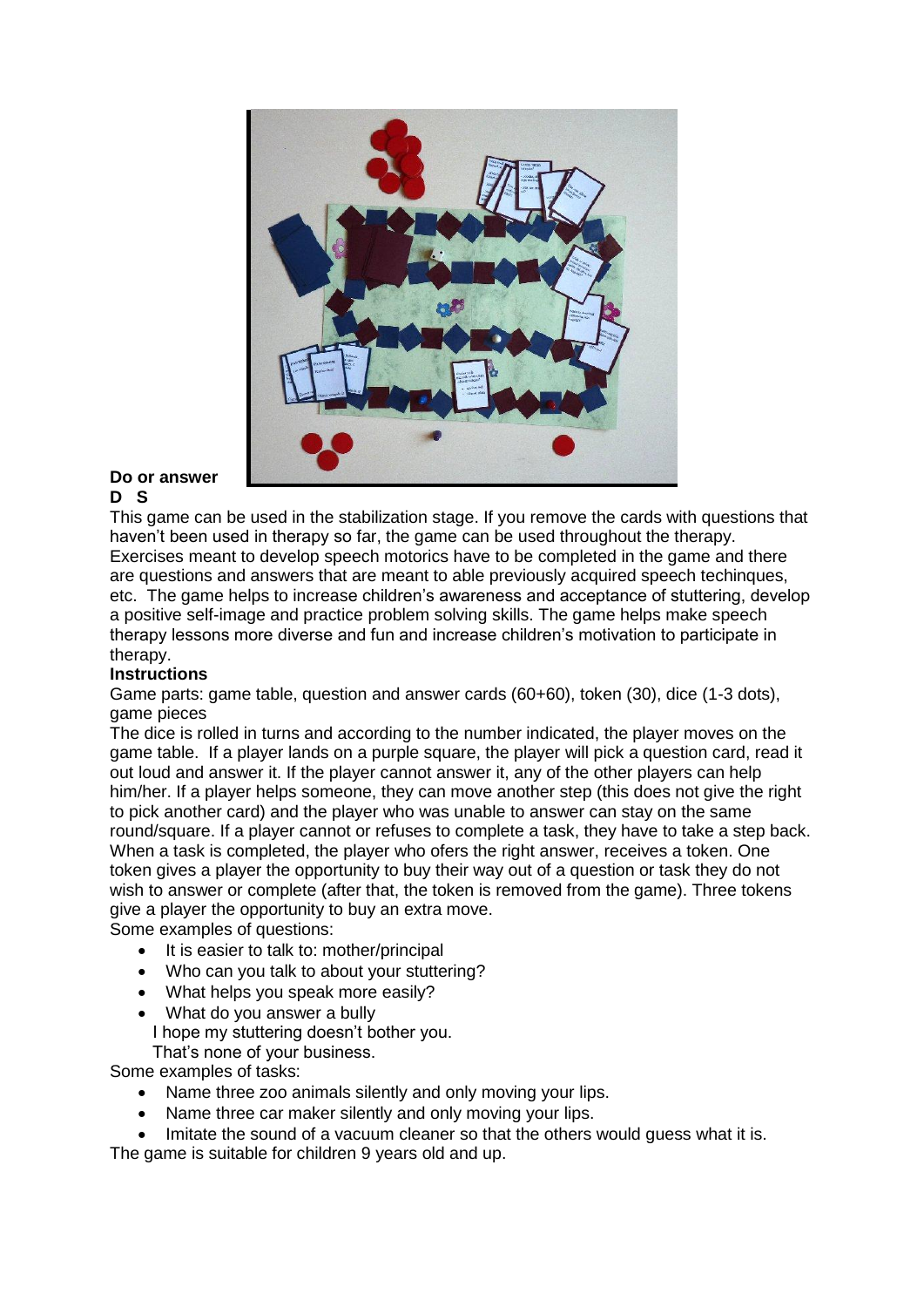

# **I D M**

The comparison between tense and easy stuttering/light pronunciation is used in the methodology of stuttering modification. This helps to learn to relax muscle tension and to pronounce words more softly.

The game . Soft and hard toys " can be played as a lottery or a memory game. Words must be pronounced according to the "softness or hardness" of the objects indicated in the pictures. The game can be used during the identification or modification stage of stuttering or for desensitization.

# **Instructions 1**

The cards are placed on the table backwards. Players take two cards in turns and pronounce the names of the objects shown on the cards with either a strong, tense stutter or a light stutter (soft pronunciation) according to the material of the objects. The player who finds two of the same toy gets to keep the cards. If the cards are different, they have to be put back in their original place backwards. The player who collects the most pairs is the winner. **Instructions 2**

The cards are placed on the table backwards. Players take cards in turns and pronounce the names of the objects shown on the cards with either a strong, tense stutter or a light stutter (soft pronunciation) according to the material of the objects. The cards remain on the table with the picture side up. If a player finds a matching toy for a card already turned the right side up, they can keep the cards, but not before pronouncing the two words accordingly. The player who collects the most pairs is the winner.

**A lottery** game based on the same principle is suitable for younger players.

A player must find matching toys to fit the chosen playing field and name the animal's name accordingly with a soft or hard stuttering.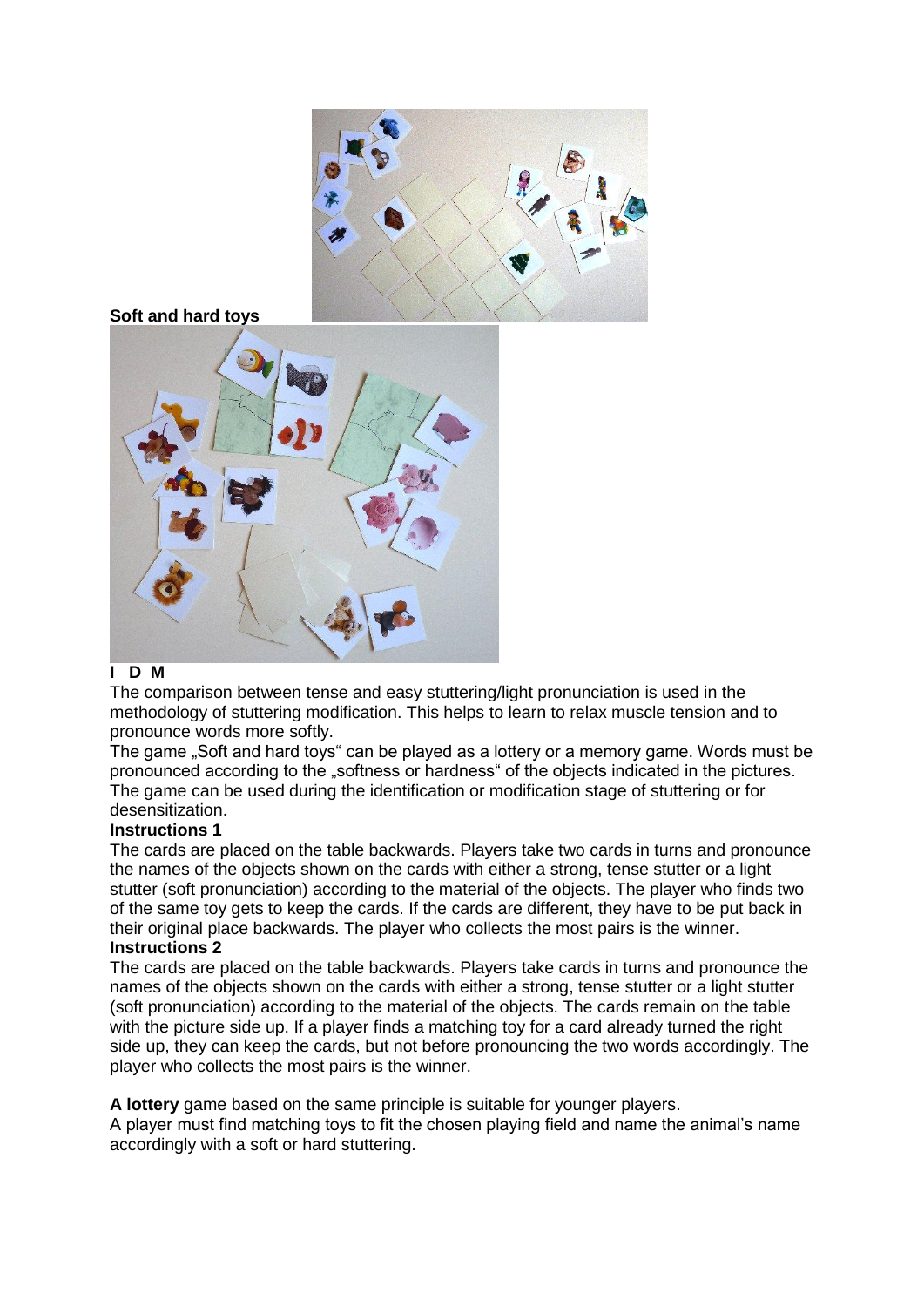

#### **Drag it M**

The game is equally suitable for practicing fluency shaping and stuttering modification methods. Using the stuttering modification method, the game helps practice easier stuttering/easier pronunciation in the modification stage, which is a prerequisite for correct use of speech techniques.

The child must pronounce words smoothly until they reach the right spot while dragging their finger. The distances depend on the length of the words.

## **Instructions**

Game parts: playing fields, picture cards, bag

Each player chooses their playing field. The picture cards are placed on the table face down. In turns, the players try to find pictures that fit their playing field by shape. If a picture fits, the player has to carefully drag it with their finger to its right spot, while pronouncing the word. The pronunciation must be smooth, not syllabified and no sounds may be stretched. The player who collects all the matching pictures on their playing field, is the winner.

To add excitement or to raise the level of difficulty, pictures may be chosen from the bag by feel.

Pictures: Couleurs/Djeco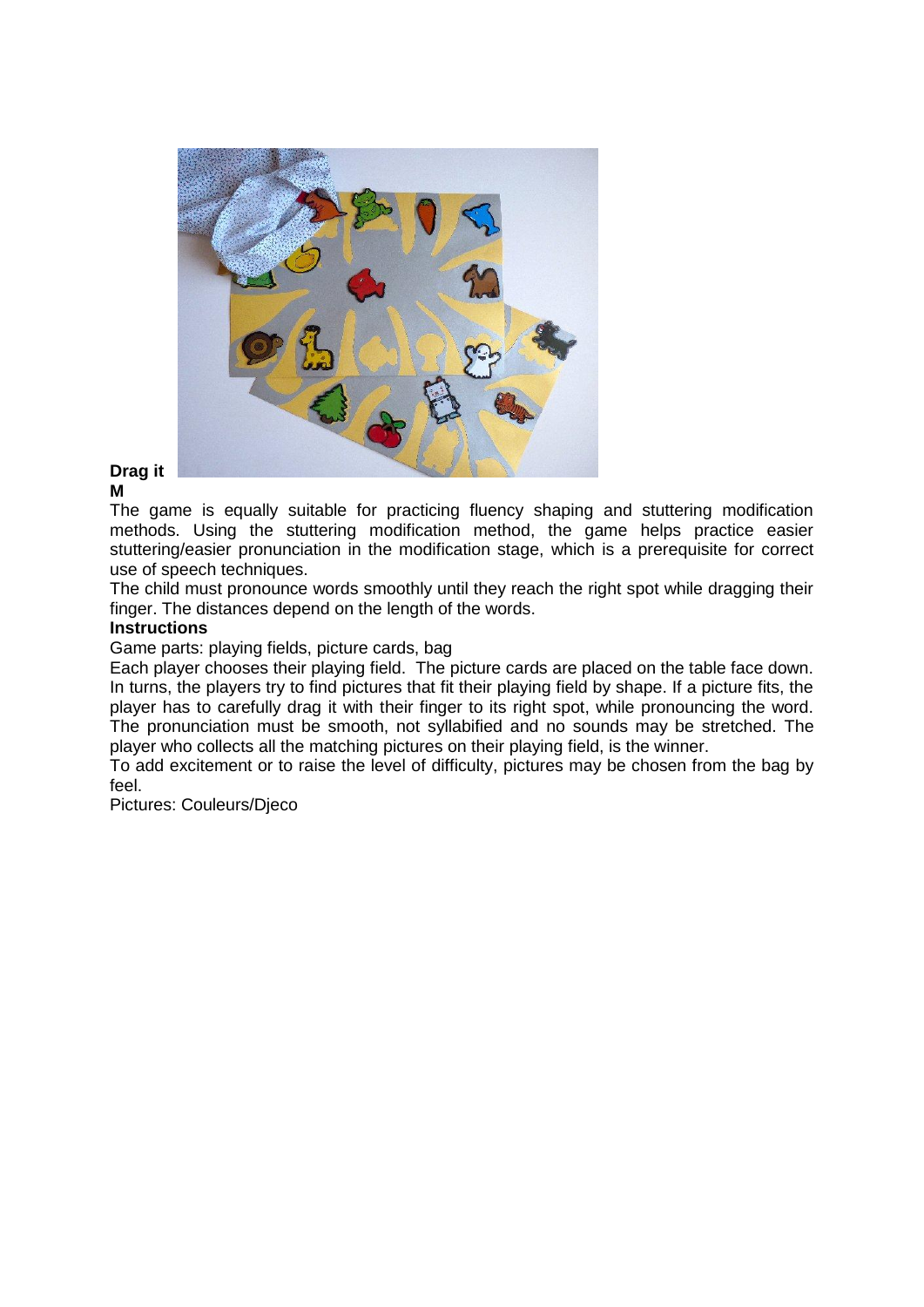

## **The turtle race M**

The game can be used to practice soft pronunciation (light stuttering according to Ch. Van Riper) in the stage of modification, which is an important skill during subsequent speech techniques. The same game can be used in fluency- shaping methodology to practice decelerated pronunciation.

The game includes two card decks of easier words (shorter and containing less occlusives) and harder words (multisillable and starting with occlusives), which the speech therapist can choose between according to the child's needs and skills.

If the child's eagerness to win results in difficulty to pronounce a word and moving the turtle forwards smoothly at the same time (e.g. the child moves the turtle too fast or pronounces the word by sillables), an agreement can be made that the turtle will be moved by another player while the first pronounces their word softly. The slower a player pronounces their word, the further the turtle moves during one move.

Hopefully, at least in the case of some children, this game can be used to increase proprioceptive awareness, which requires high awareness level and good concentration and is therefore somewhat difficult to apply in therapy with pre-school children.

## **Instructions**

Game parts: turtles, running tracks, 2 sets of pictures

Players choose a turtle and a running track. Picture are placed on the table face down. In turns, players pick a picture and pronounce the word as slowly as possible while moving their turtle forwards until the word is over. The turn moves to the next player. The turtles "stay to rest" where the word ended and continue moving with the next word. The turtle who reaches the finish first is the winner.

The game is more successful if the children are players and the speech therapist is the umpire, who keeps an eye on the turtle's natural moving speed and, if necessary, moves the turtle themself.

The game is suitable for cildren 4 years old and up.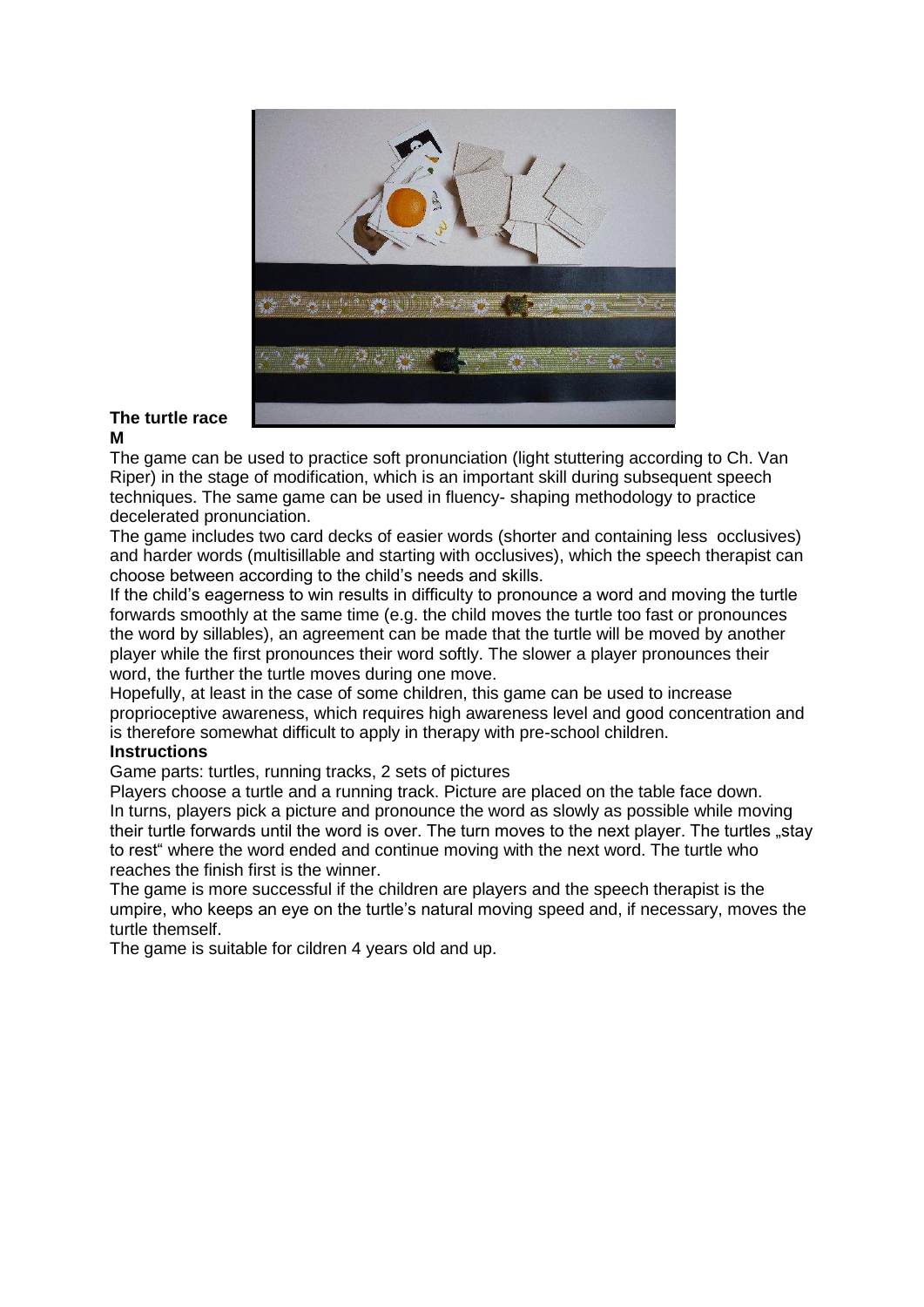

#### **The house game I D M**

The game can be used during the modification stage for practicing soft, decelerated/ light stuttering. It can also be used for identification or desensitization if the rules are changed by finding a magic word that has to be said using different stuttering etc.

It can also be used for developing fluent speech to practice slow and soft pronunciation.

#### **Instructions**

Game parts: pictures, under which a small token can be hidden; tokens

In turns, the players start building their houses. First, they agree upon how many stories the houses have (e.g. 5) and how many windows each story has (e.g. 4).

The pictures are scattered across the table, picture side up. In turns, the players decide what or who is in their house. To do this, the players place their finger on the picture and slowly drag the picture to their house while slowly pronouncing the word in the picture. The pictures form the windows for the house. If the house is completed, they have to guess which is the magic window. One player closes their eyes and the other hides a token under picture on the ground floor. Then, the owner of the house says all the words on the "windows" of the ground floor, while the word on the magic window is pronounced very slowly or using easy stuttering. The other player must guess the magic window. If they succeed, they receive the token. If a child's eagerness to win is so great that the game's goal is not reached (practicing slow pronunciation), the reverse can be applied for the child's house – if the child says the magic word well enough for the speech therapist to understand, the child receives the token.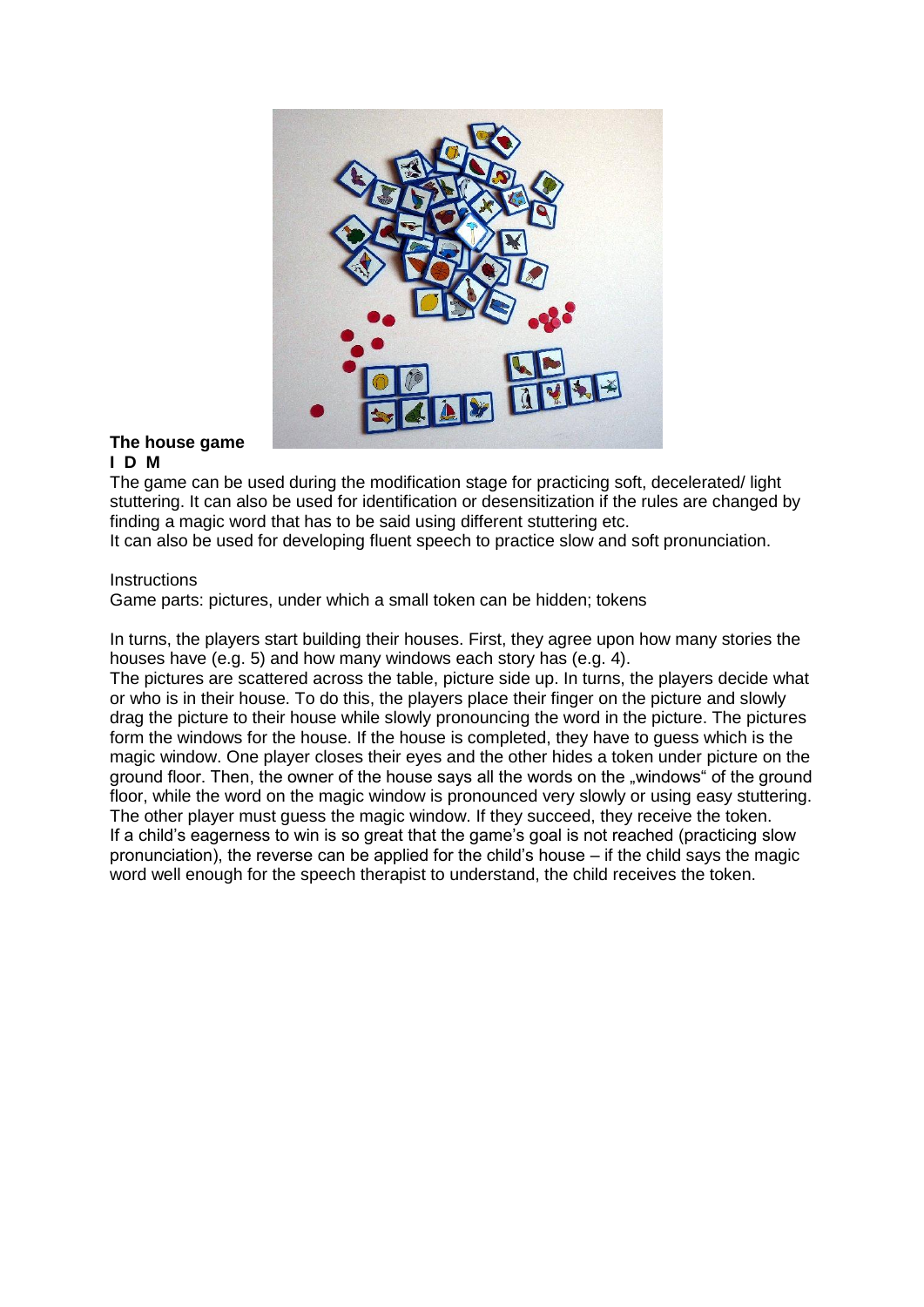

#### **Soft letters M**

The game is meant to practice pull-out technique using voluntary stuttering. Often, children are not able to use the pull-out technique straight away due to their actual stuttering. The reason for this might be the ability to confront their stuttering. This game helps to increase that ability and later the child will already be able to use the technique in case of their actual stuttering.

## Instructions 1

Game parts: soft sponge letters, picture cards

A player takes a letter from the bag and clenches it in their fist. The player clinches their fist while repeating the sound or intentionally blocking it until they find a word in their pictures that begins with the same sound or one that contains it. Once the player has found a word, they slowly unclench their fist while fully pronouncing the word. Pictures that have been used are removed from the game. The first player to have the least or no cards is the winner. Instructions 2

## Game parts: see above

One player takes a letter from the bag and clences it in their fist so that the other player does not see it. The other player picks a picture from the playing field. The player then begins to pronounce the word, but does not finish (through repetition, prolongation or blocking) until the first player clenches their fist. Slowly, the first player unclences while the second finishes the word. Once the letter has been revealed, they see if the word in the picture contained that sound. If yes, the player who guessed correctly can cover the picture with the letter, if not, the letter is put back in the bag. The player whose pictures are covered with letter first is the winner.

Both options are suitable for children 6 years old and up.